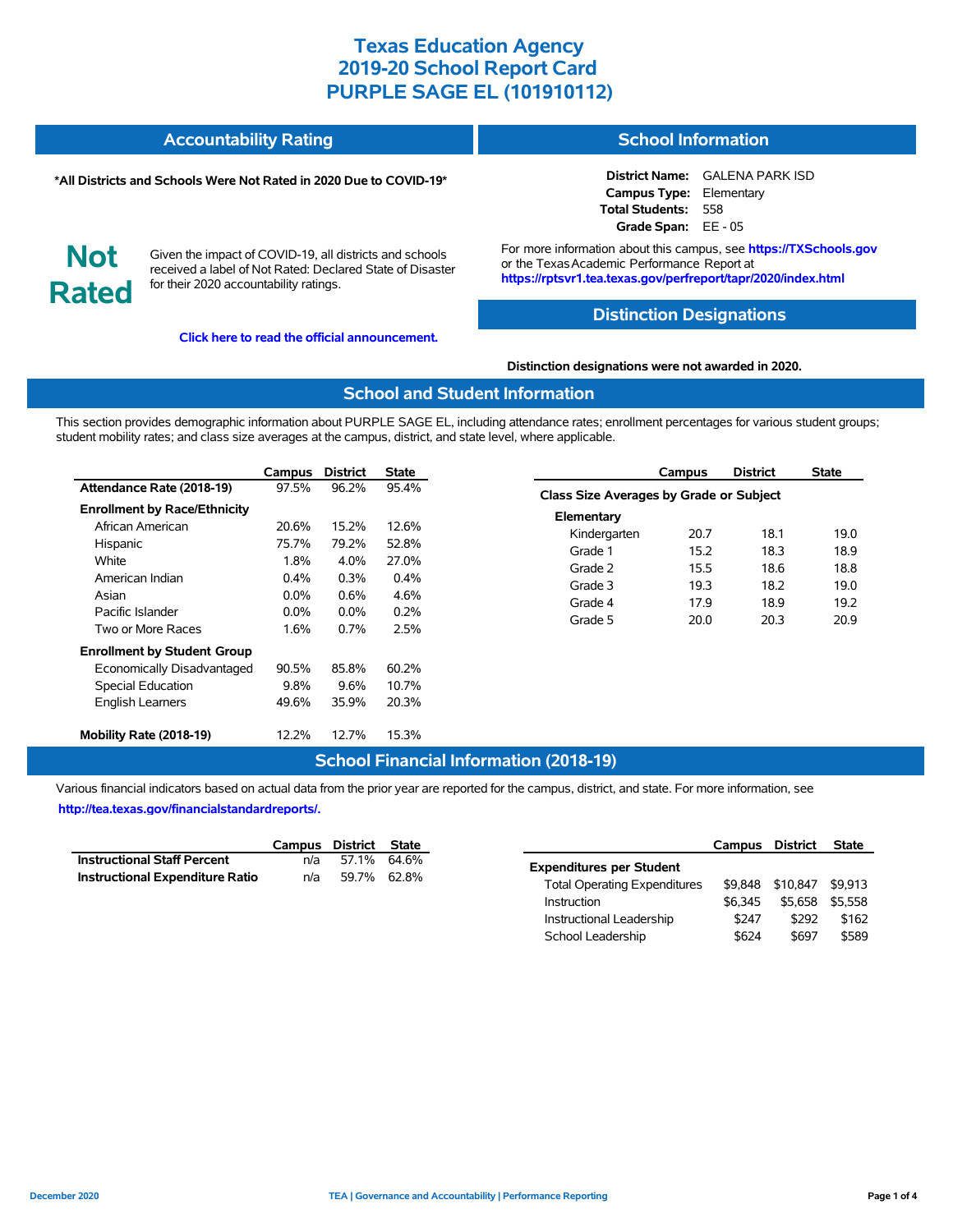### **STAAR Outcomes**

This section provides STAAR performance and Academic Growth outcomes. Academic Growth measures whether students are maintaining performance or improving from year to year. **Please note that due to the cancellation of spring 2020 State of Texas Assessments of Academic Readiness (STAAR) due to the COVID-19 pandemic, the performance of this year's report is not updated.**

|                                                                                |      |              |     |     |                                   |     |         |          |       |                | Two or                       |        |
|--------------------------------------------------------------------------------|------|--------------|-----|-----|-----------------------------------|-----|---------|----------|-------|----------------|------------------------------|--------|
|                                                                                |      |              |     |     | <b>African</b>                    |     |         | American |       | <b>Pacific</b> | <b>More</b>                  | Econ   |
|                                                                                |      | <b>State</b> |     |     | District Campus American Hispanic |     | White   | Indian   | Asian | Islander       | Races                        | Disadv |
| STAAR Performance Rates at Approaches Grade Level or Above (All Grades Tested) |      |              |     |     |                                   |     |         |          |       |                |                              |        |
| All Subjects                                                                   | 2019 | 78%          | 78% | 79% | 71%                               | 82% | 78%     | 50%      |       |                | $\ast$                       | 79%    |
|                                                                                | 2018 | 77%          | 76% | 75% | 74%                               | 76% | 80%     | $\ast$   |       |                | $\overline{\phantom{a}}$     | 76%    |
| ELA/Reading                                                                    | 2019 | 75%          | 73% | 75% | 65%                               | 79% | $\ast$  | $\ast$   |       |                | $\ast$                       | 75%    |
|                                                                                | 2018 | 74%          | 72% | 72% | 67%                               | 73% | $\ast$  | $\ast$   |       |                | $\overline{a}$               | 72%    |
| <b>Mathematics</b>                                                             | 2019 | 82%          | 84% | 88% | 84%                               | 89% |         | $\ast$   |       |                | $\ast$                       | 88%    |
|                                                                                | 2018 | 81%          | 84% | 82% | 87%                               | 81% |         | $\ast$   |       |                | $\overline{a}$               | 83%    |
| Writing                                                                        | 2019 | 68%          | 67% | 51% | 27%                               | 59% |         | $\ast$   |       |                | $\ast$                       | 48%    |
|                                                                                | 2018 | 66%          | 64% | 51% | 44%                               | 52% | $\star$ |          |       |                | L,                           | 54%    |
| Science                                                                        | 2019 | 81%          | 82% | 95% | 89%                               | 96% |         |          |       |                | $\qquad \qquad \blacksquare$ | 94%    |
|                                                                                | 2018 | 80%          | 80% | 87% | 84%                               | 88% |         |          |       |                |                              | 88%    |
| STAAR Performance Rates at Meets Grade Level or Above (All Grades Tested)      |      |              |     |     |                                   |     |         |          |       |                |                              |        |
| All Subjects                                                                   | 2019 | 50%          | 46% | 46% | 41%                               | 48% | 56%     | 17%      |       |                | $\ast$                       | 45%    |
|                                                                                | 2018 | 48%          | 44% | 42% | 37%                               | 43% | 80%     | $\ast$   |       |                | $\overline{a}$               | 43%    |
| ELA/Reading                                                                    | 2019 | 48%          | 41% | 37% | 37%                               | 36% | $\ast$  | $\ast$   |       |                | $\ast$                       | 35%    |
|                                                                                | 2018 | 46%          | 40% | 36% | 31%                               | 38% |         | $\ast$   |       |                | L,                           | 37%    |
| Mathematics                                                                    | 2019 | 52%          | 53% | 56% | 51%                               | 58% |         | $\ast$   |       |                | $\ast$                       | 55%    |
|                                                                                | 2018 | 50%          | 50% | 50% | 46%                               | 51% |         | $\ast$   |       |                | $\overline{\phantom{a}}$     | 52%    |
| Writing                                                                        | 2019 | 38%          | 33% | 18% | 0%                                | 24% |         | $\ast$   |       |                | $\ast$                       | 15%    |
|                                                                                | 2018 | 41%          | 37% | 27% | 31%                               | 24% |         |          |       |                | $\overline{a}$               | 29%    |
| Science                                                                        | 2019 | 54%          | 51% | 73% | 61%                               | 76% | $\ast$  |          |       |                | $\overline{a}$               | 72%    |
|                                                                                | 2018 | 51%          | 45% | 48% | 37%                               | 51% |         |          |       |                | $\overline{a}$               | 47%    |
| STAAR Performance Rates at Masters Grade Level (All Grades Tested)             |      |              |     |     |                                   |     |         |          |       |                |                              |        |
| All Subjects                                                                   | 2019 | 24%          | 18% | 25% | 18%                               | 27% | 56%     | 0%       |       |                | $\ast$                       | 24%    |
|                                                                                | 2018 | 22%          | 16% | 18% | 14%                               | 19% | 60%     | $\ast$   |       |                | $\overline{a}$               | 18%    |
| ELA/Reading                                                                    | 2019 | 21%          | 14% | 18% | 10%                               | 20% | $\ast$  | $\ast$   |       |                | $\ast$                       | 18%    |
|                                                                                | 2018 | 19%          | 13% | 14% | 15%                               | 14% | $\ast$  | $\ast$   |       |                | $\overline{a}$               | 14%    |
| Mathematics                                                                    | 2019 | 26%          | 25% | 34% | 27%                               | 36% |         | $\ast$   |       |                | $\ast$                       | 32%    |
|                                                                                | 2018 | 24%          | 21% | 27% | 19%                               | 29% |         | $\ast$   |       |                | $\qquad \qquad \blacksquare$ | 27%    |
| Writing                                                                        | 2019 | 14%          | 9%  | 4%  | 0%                                | 5%  |         | $\ast$   |       |                | $\ast$                       | 3%     |
|                                                                                | 2018 | 13%          | 9%  | 4%  | 0%                                | 3%  |         |          |       |                | $\overline{a}$               | 4%     |
| Science                                                                        | 2019 | 25%          | 18% | 39% | 28%                               | 42% | $\ast$  |          |       |                | $\overline{a}$               | 37%    |
|                                                                                | 2018 | 23%          | 15% | 17% | 11%                               | 19% |         |          |       |                | $\overline{a}$               | 17%    |
|                                                                                |      |              |     |     |                                   |     |         |          |       |                |                              |        |
| <b>Academic Growth Score (All Grades Tested)</b><br><b>Both Subjects</b>       | 2019 | 69           | 69  | 73  | 67                                | 76  | 75      | $\ast$   |       |                | *                            | 74     |
|                                                                                | 2018 | 69           | 69  | 74  | 68                                | 75  | $\ast$  |          |       |                |                              | 74     |
| ELA/Reading                                                                    | 2019 | 68           | 66  | 61  | 50                                | 66  | $\ast$  | $\ast$   |       |                | $\ast$                       | 63     |
|                                                                                | 2018 | 69           | 68  | 68  | 62                                | 70  |         |          |       |                |                              | 68     |
| <b>Mathematics</b>                                                             | 2019 | 70           | 72  | 84  | 83                                | 85  |         | $\ast$   |       |                | $\ast$                       | 85     |
|                                                                                |      | 70           | 71  | 80  | 75                                | 81  |         |          |       |                |                              |        |
|                                                                                | 2018 |              |     |     |                                   |     |         |          |       |                |                              | 79     |

? Indicates that the data for this item were statistically improbable or were reported outside a reasonable range.<br>- Indicates zero observations reported for this group.<br>\* Indicates results are masked due to small numbers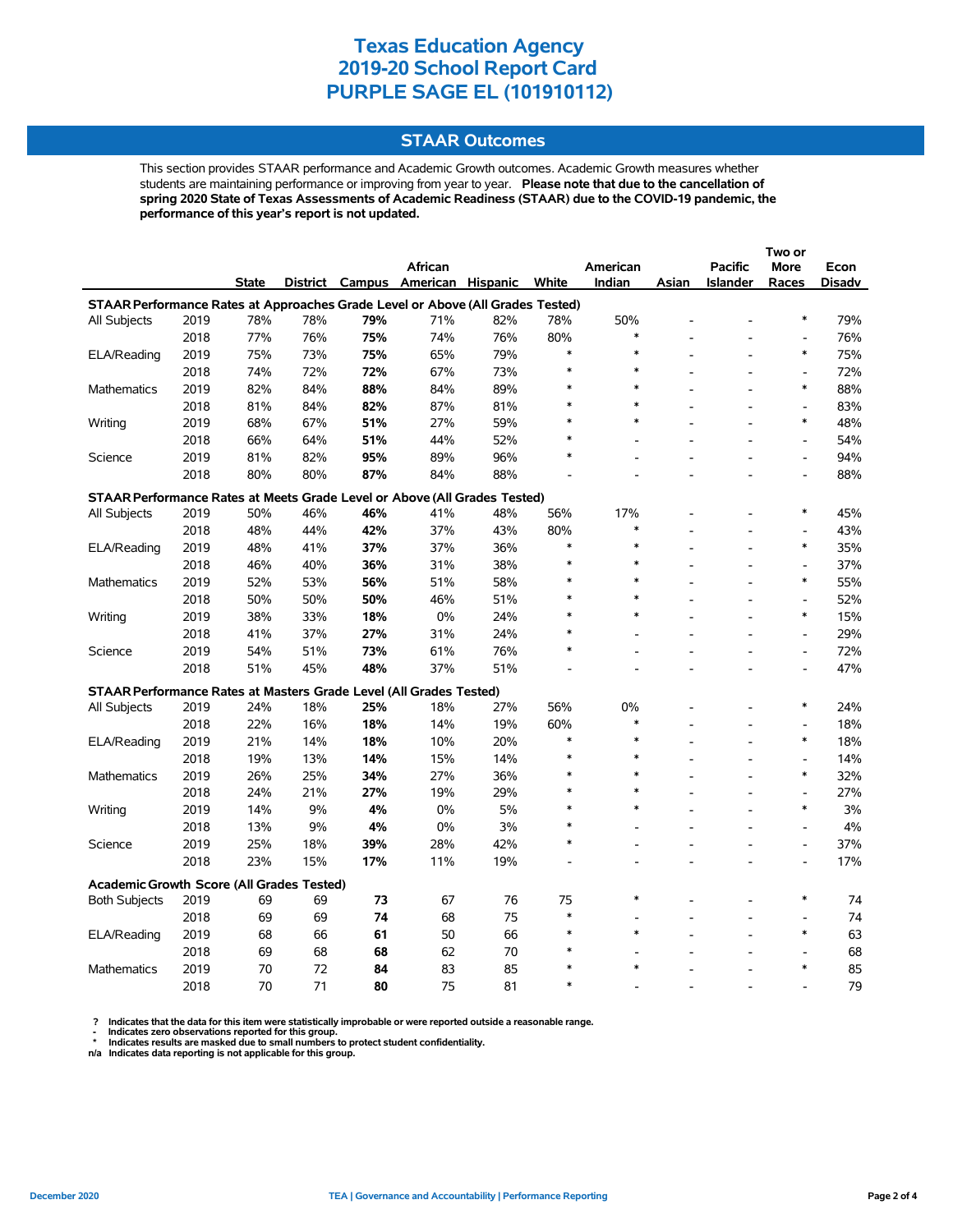### **Prior-Year Non-Proficient and Student Success Initiative STAAR Outcomes**

Progress of Prior-Year Non-Proficient Students shows STAAR performance rates for students who did not perform satisfactorily in 2017-18 but did in 2018-19. Student Success Initiative shows rates related to the requirement for students to demonstrate proficiency on the reading and mathematics STAAR in grades 5 and 8. **Please note that due to the cancellation of spring 2020 State of Texas Assessments of Academic Readiness (STAAR) due to the COVID-19 pandemic, this year's report is not updated.**

|                                                |              |                 |                                                   |                                                                       |                 |        |          |       |                 | Two or      |               |
|------------------------------------------------|--------------|-----------------|---------------------------------------------------|-----------------------------------------------------------------------|-----------------|--------|----------|-------|-----------------|-------------|---------------|
|                                                |              |                 |                                                   | <b>African</b>                                                        |                 |        | American |       | <b>Pacific</b>  | <b>More</b> | Econ          |
|                                                | <b>State</b> | <b>District</b> | Campus                                            | American                                                              | <b>Hispanic</b> | White  | Indian   | Asian | <b>Islander</b> | Races       | <b>Disady</b> |
| Progress of Prior-Year Non-Proficient Students |              |                 |                                                   |                                                                       |                 |        |          |       |                 |             |               |
| Sum of Grades 4-8                              |              |                 |                                                   |                                                                       |                 |        |          |       |                 |             |               |
| Reading                                        |              |                 |                                                   |                                                                       |                 |        |          |       |                 |             |               |
| 2019                                           | 41%          | 42%             | 46%                                               | 36%                                                                   | 53%             |        | *        |       |                 | ∗           | 49%           |
| 2018                                           | 38%          | 39%             | 47%                                               | *                                                                     | 50%             |        |          |       |                 |             | 48%           |
| <b>Mathematics</b>                             |              |                 |                                                   |                                                                       |                 |        |          |       |                 |             |               |
| 2019                                           | 45%          | 50%             | 66%                                               | 67%                                                                   | 65%             |        |          |       |                 |             | 67%           |
| 2018                                           | 47%          | 55%             | 60%                                               | 80%                                                                   | 55%             |        |          |       |                 |             | 63%           |
| <b>Students Success Initiative</b>             |              |                 |                                                   |                                                                       |                 |        |          |       |                 |             |               |
| <b>Grade 5 Reading</b>                         |              |                 |                                                   |                                                                       |                 |        |          |       |                 |             |               |
|                                                |              |                 |                                                   | Students Meeting Approaches Grade Level on First STAAR Administration |                 |        |          |       |                 |             |               |
| 2019                                           | 78%          | 73%             | 79%                                               | 79%                                                                   | 78%             | ∗      |          |       |                 |             | 76%           |
|                                                |              |                 | <b>Students Requiring Accelerated Instruction</b> |                                                                       |                 |        |          |       |                 |             |               |
| 2019                                           | 22%          | 27%             | 21%                                               | 21%                                                                   | 22%             | $\ast$ |          |       |                 |             | 24%           |
| <b>STAAR Cumulative Met Standard</b>           |              |                 |                                                   |                                                                       |                 |        |          |       |                 |             |               |
| 2019                                           | 86%          | 84%             | 88%                                               | 79%                                                                   | 91%             | ∗      |          |       |                 |             | 87%           |
| <b>Grade 5 Mathematics</b>                     |              |                 |                                                   |                                                                       |                 |        |          |       |                 |             |               |
|                                                |              |                 |                                                   | Students Meeting Approaches Grade Level on First STAAR Administration |                 |        |          |       |                 |             |               |
| 2019                                           | 83%          | 86%             | 97%                                               | 95%                                                                   | 98%             | $\ast$ |          |       |                 |             | 97%           |
|                                                |              |                 | <b>Students Requiring Accelerated Instruction</b> |                                                                       |                 |        |          |       |                 |             |               |
| 2019                                           | 17%          | 14%             | 3%                                                | 5%                                                                    | 2%              | $\ast$ |          |       |                 |             | 3%            |
| <b>STAAR Cumulative Met Standard</b>           |              |                 |                                                   |                                                                       |                 |        |          |       |                 |             |               |
| 2019                                           | 90%          | 91%             | 99%                                               | 100%                                                                  | 98%             | $\ast$ |          |       |                 |             | 99%           |

 **? Indicates that the data for this item were statistically improbable or were reported outside a reasonable range.**

 **- Indicates zero observations reported for this group. \* Indicates results are masked due to small numbers to protect student confidentiality.**

**n/a Indicates data reporting is not applicable for this group.**